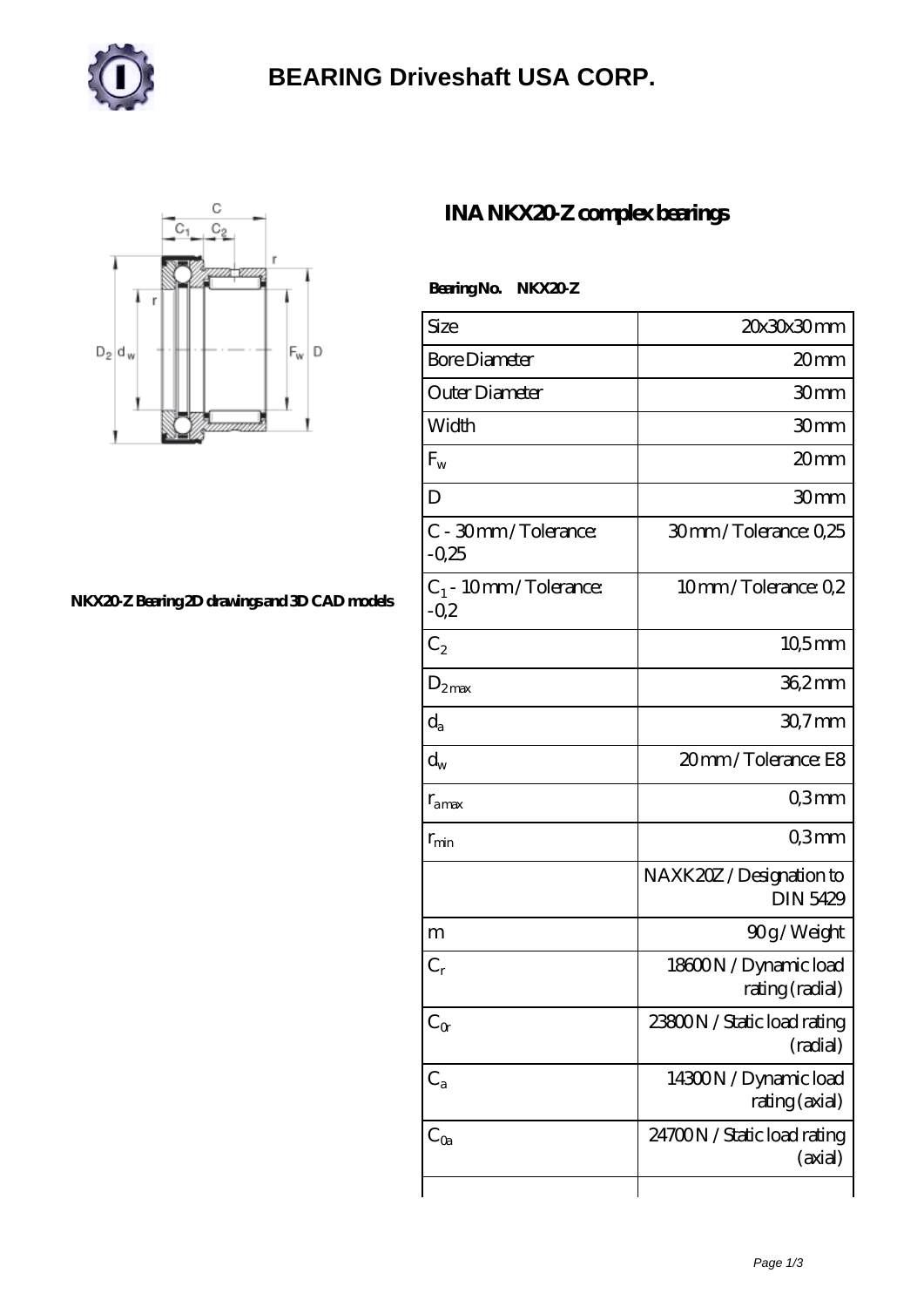

| $C_{\rm ur}$               | 4150N / Fatigue limit load,<br>radial                                                                                                                                                                                         |
|----------------------------|-------------------------------------------------------------------------------------------------------------------------------------------------------------------------------------------------------------------------------|
| $C_{ua}$                   | 1190N / Fatigue limit load,<br>axial                                                                                                                                                                                          |
| $n_{G}$                    | 75001/min/Limiting speed                                                                                                                                                                                                      |
|                            | IR17X20X20/Suitable<br>inner ring                                                                                                                                                                                             |
| Category                   | <b>Thrust Roller Bearing</b>                                                                                                                                                                                                  |
| Inventory                  | 00                                                                                                                                                                                                                            |
| Manufacturer Name          | <b>SCHAEFFLER GROUP</b>                                                                                                                                                                                                       |
| Minimum Buy Quantity       | N/A                                                                                                                                                                                                                           |
| Weight / Kilogram          | 0                                                                                                                                                                                                                             |
| Product Group              | <b>BO4144</b>                                                                                                                                                                                                                 |
| Rolling Element            | Combination - Needle<br>Roller and Thrust Ball<br>Bearing                                                                                                                                                                     |
| Self Aligning              | No                                                                                                                                                                                                                            |
| Component Description      | Roller Assembly plus<br>Raceways                                                                                                                                                                                              |
| Thrust Bearing             | Yes                                                                                                                                                                                                                           |
| Single or Double Direction | Single Direction                                                                                                                                                                                                              |
| <b>Banded</b>              | No                                                                                                                                                                                                                            |
| Cage Material              | Steel                                                                                                                                                                                                                         |
| Precision Class            | ABEC 1   ISO PO                                                                                                                                                                                                               |
| Other Features             | With Grease Retaining Cap                                                                                                                                                                                                     |
| Long Description           | 20MM Bore 1; 20MM Bore<br>2, 30MM Outside Diameter;<br>30MM Height;<br>Combination - Needle<br>Roller and Thrust Ball<br>Bearing, Single Direction;<br>Not Self Aligning, Not<br>Banded; Steel Cage; ABEC 1<br>ISO PO, Roller |
| Inch - Metric              | Metric                                                                                                                                                                                                                        |
| Category                   | Thrust Roller Bearings                                                                                                                                                                                                        |
|                            |                                                                                                                                                                                                                               |